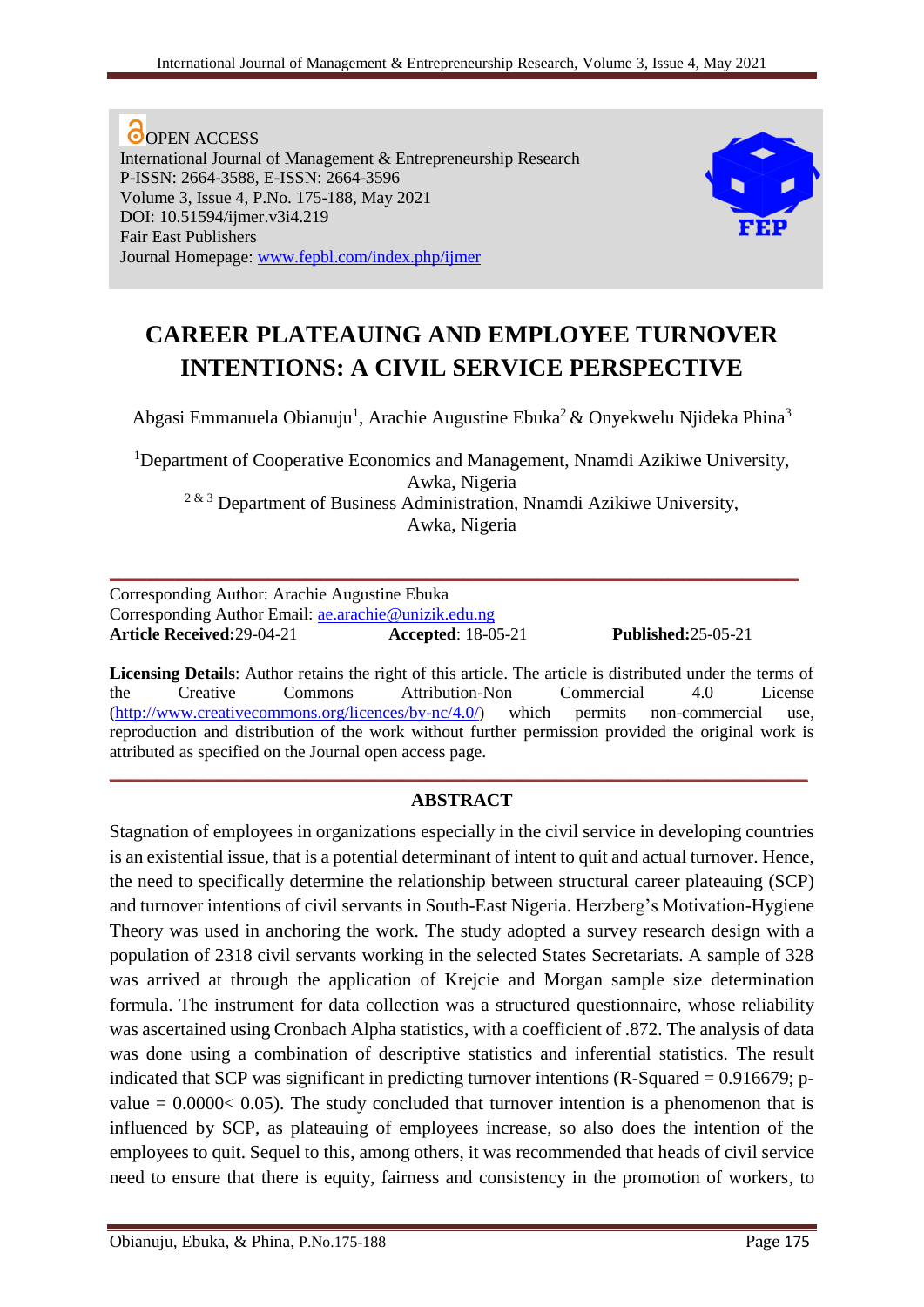avoid a feeling of inequity and injustice, which might make the workers less committed and more inclined to leave.

**Keywords**: Career Plateauing, Employee Turnover Intentions, Structural Career Plateauing, Content Career Plateauing and Civil Service.

**\_\_\_\_\_\_\_\_\_\_\_\_\_\_\_\_\_\_\_\_\_\_\_\_\_\_\_\_\_\_\_\_\_\_\_\_\_\_\_\_\_\_\_\_\_\_\_\_\_\_\_\_\_\_\_\_\_\_\_\_\_\_\_\_\_\_\_\_\_\_\_\_\_\_\_**

# **INTRODUCTION**

Organizations are interested in being successful and employ several resources in an effort to attain that success. Arguably, individuals are the most important resource to any organization; they make the most significant contribution to an organization's success. However, when individuals decide to willingly leave an organization, the overall effectiveness of the organization decreases for several reasons (Choudhary, Ramzan & Riaz, 2013). First, the organization loses the knowledge that the departing worker possesses. Secondly, the organization will expend time, money and resources to recruit and select replacements. Third, the organization will also expend time, money and resources to train those replacements. In the ideal situation, the time, money, and resources to recruit and train new employees are well spent when the replacements' performance exceeds the performance of those who have gone, thus, not all turnover should be avoided. There are some turnover that are beneficial to organizations, such as functional turnover; when low performing employees are fired or when older employees retire, it is a necessary and beneficial process (Atteberry, Loeb & Wyckoff, 2013; Rotondo & Perrewe, 2000). Involuntary turnover, including dismissals, layoffs and retirements, are also a necessary and beneficial process sometimes [\(Heilmann, Holt](https://journals.sagepub.com/doi/10.1177/1548051808317999) & [Rilovick,](https://journals.sagepub.com/doi/10.1177/1548051808317999) 2008). However, dysfunctional turnover; when productive employees decide to leave an organization, is the type of turnover that organizations should take steps to avoid (Choudhary, Ramzan & Riaz, 2013; Rotondo & Perrewe, 2000). Also, other forms of voluntary turnover such as quitting and resigning need to be avoided by the organizations (Rotondo & Perrewe, 2000). In order to reduce the challenges and risks associated with these voluntary departures, it is important for the business executives of organizations to understand why employees choose to leave. Each employee, undoubtedly, has unique reasons for leaving an organization which could include pay concerns, social support concerns, job stress, and limited advancement opportunities (Price, 2001). Still, if the general trends that guide these individual choices are better understood, leaders might be able to develop programmes to resolve them and encourage workers to stay. All over the world, the quality of civil servants is considered a critical determinant of the quality

of services in terms of a nation's achievements, the labour force, output and outcomes of services (Sargent & Hannum, 2003; Lee, 2003). Other researchers such as Sargent and Hannum (2003), Özçelik and Akçay (2020), and Xie, Xinxin and Zhou (2015) have shown that retention of civil servants in regions of high poverty is low, especially in the rural areas of developing countries. The high levels of civil servant's turnover in such regions mean that economies of poor nations, who are the neediest, are often unconsciously paired with civil servants who are least qualified (Sargent & Hannum, 2003), thus lowering the quality of services of the poor. Existing research evidence shows that civil servants turnover intentions are a problem both in developed and developing countries. In the United States of America (USA), researchers such as Harris and Adams (2007) have conducted studies to determine the magnitude of civil servants turnover. The results of such studies show that about 2.6 per cent of civil servants quit every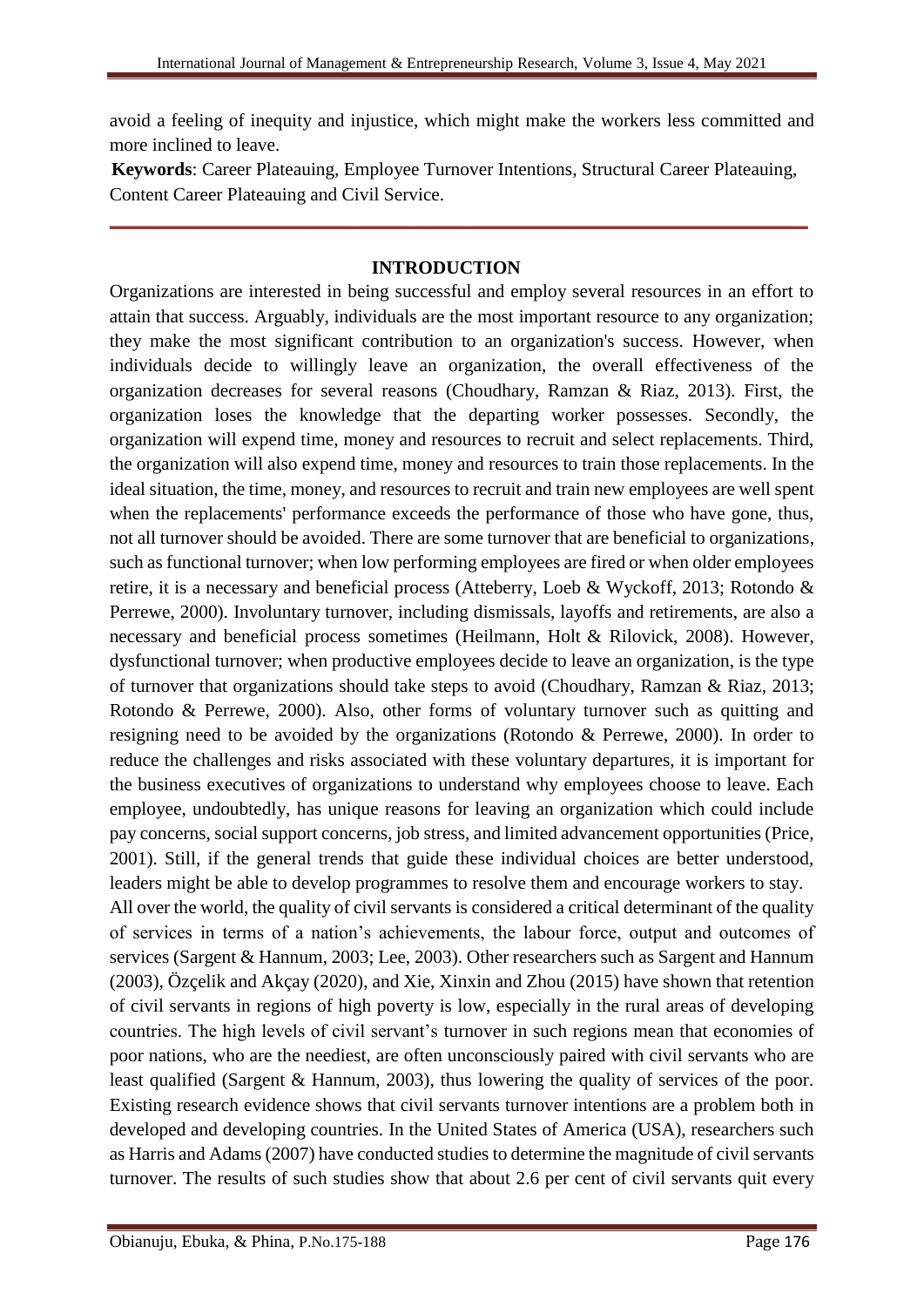year to pursue new jobs. Similarly, a study conducted by Education International (2007) in the USA estimated the number of civil servants who left their jobs or profession in 2003, excluding those who had retired. The results showed that the average rate of civil servants leaving was 5.8%. Writing about civil servants attrition in the US, Boivie (2011) pointed out that the productivity of civil servants sharply increases in the first five years of their jobs and then reaches a plateau as they gain more experience. Boivie (2011) therefore advised that public policies should be implemented in which civil servants are encouraged to stay in their jobs and profession for longer periods.

While numerous studies have been conducted on the factors associated with civil servants turnover, little research has considered whether there exists a relationship between career plateauing and turnover intentions of civil servants in the south-east, Nigeria, and whether these two variables are linked to individual's decisions to pursue other professions. At the stage of career plateauing, an employee senses that there is a very low likelihood of hierarchical promotion in the workplace (Duffy, 2000). Özçelik and Akçay (2020) claim that employees normally experience career plateauing due to the unavailability of job growth opportunities. The workers do not sense any chance of job growth opportunities when they stay for long without promotions, lack of engagement in highly visible assignments, or lack of pay increase. Accordingly, Xie, et al., (2015), point that employees can experience two types of career plateauing: job content plateauing and structural or hierarchical plateauing. Job content plateauing is experienced when employees no longer feel that their job responsibilities are challenging. On the other hand, structural (hierarchical) plateauing is experienced when employees sense that there are no opportunities for further vertical movement in the workplace. Several determinants of career plateauing have been identified. For instance, research by [Heilmann,](https://journals.sagepub.com/doi/10.1177/1548051808317999) et al (2008) showed that the best predictors of career plateauing among Canadian managers were factors such as past success, age, level of education, desire for advancement and personality (locus of control). The researchers reported that individual factors serve as better predictors of career plateauing than familial and organizational factors. Similarly, Mayasari (2010) offer that there are individual and organizational factors that determine career plateauing. From an individual perspective, these factors include lack of individual skill and abilities, lack of intrinsic motivation, the perception of individual, familial factor, locus of control, and work perseverance. From the organization perspective, factors such as the absence of work content dimension, and organizational career orientation, low organization innovative climate, business strategy, and organization characteristics are key determinants (Mayasari, 2010).

The purpose of this study is to further investigate causes for the 50% of unexplained variance by determining if career plateau accounts for variance in projecting turnover. Career plateau is the point in one's career where future advancement is not likely [\(Heilmann,](https://journals.sagepub.com/doi/10.1177/1548051808317999) et al., 2008). The traditional pyramid-shaped organizational structure dictates that except for the very few, and possibly for only the one person at the top of the pyramid, everyone's career will reach a point beyond where further promotion in the organization will not occur (Nachbagauer & Riedl, 2002). Couple this with the idea that companies are now operating with fewer levels of management and fewer employees, the opportunities for employees to move up in the organization and enjoy the rewards of promotion are fewer and less frequent. This decrease in advancement opportunities for employees, even those qualified for advancement, results in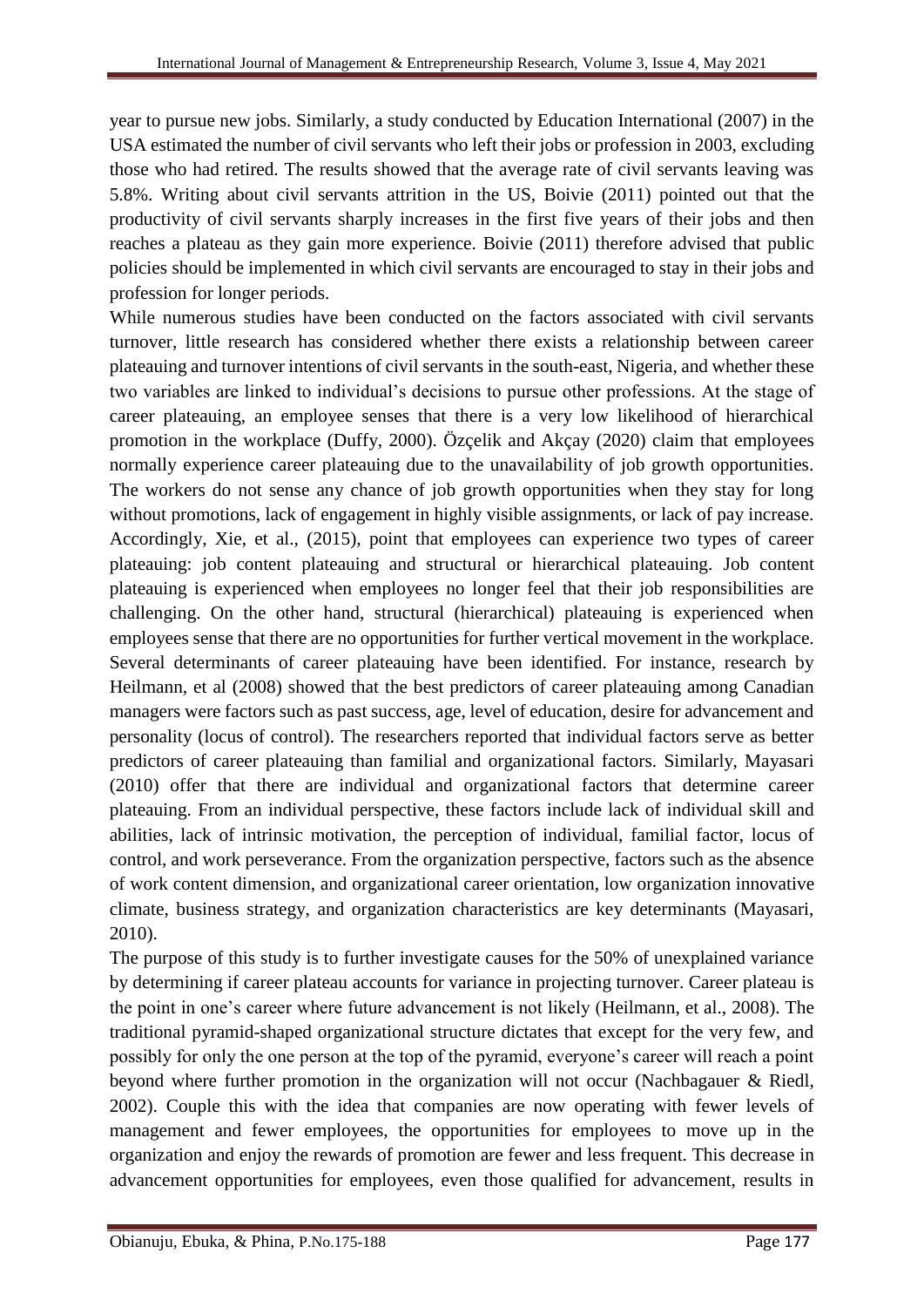reaching the height of one's career far before retirement (Griffeth, Steel, Allen & Bryan, 2005). Studies on career plateauing suggest that 34% to 54% of employees perceive themselves to be career plateaued (Özçelik & Akçay, 2020). In essence, career plateauing is no longer believed to be something that only happens to the unscrupulous staff, instead, it is something that will eventually affect most employees. Now and more in the future, perceptions of being career plateaued might affect the majority of employees and therefore, research on career plateauing and its impact on turnover intentions is warranted and necessary to better understand human behaviours in an organization. Thus, the specific research objective is to determine the relationship between structural career plateauing and turnover intentions of civil servants in South-East Nigeria.

# **REVIEW OF RELATED LITERATURE**

## **Career Plateauing**

Researchers have started identifying and defining a new construct, termed career plateauing, in the organizational behaviour literature (Özçelik & Akçay, 2020; Nachbagauer & Riedl, 2002). The definition of career plateauing evolved from focusing solely on upward promotion to focusing on receiving further assignments of increased responsibility. [Heilmann,](https://journals.sagepub.com/doi/10.1177/1548051808317999) et al., (2008) define career plateauing as the point where the employee's likelihood of additional hierarchical promotion becomes very unlikely. This definition gave a narrow view of career advancement since the only move up the organizational structure was considered career success. The definition of career plateauing presented by [Heilmann,](https://journals.sagepub.com/doi/10.1177/1548051808317999) et al., (2008) was narrowly focusing on upward movement only. The definition was expanded to include both upward and lateral moves by defining it as the point at which future career mobility, including both upward and lateral moves, is in reasonable doubt because the length of time in the present position has been unduly prolonged. This definition stressed long position tenure when compared with the average comparable peer.

Özçelik and Akçay (2020) expanded the definition of the construct of career plateauing presented by earlier researchers by sub-dividing the construct into two dimensions: structural plateau and job content plateau. Özçelik and Akçay (2020) defined structural plateauing using the same definition as the [Heilmann,](https://journals.sagepub.com/doi/10.1177/1548051808317999) et al., (2008) definition of career plateau; the point where the employee's likelihood of additional hierarchical advancement becomes very unlikely. She defines job content plateauing as the point when an individual is no longer challenged by his or her work or job responsibilities. After researching the definition of career plateauing, how it was measured began to be studied. The measurement of career plateauing evolved from measuring the length of time employees were in their current jobs [\(Heilmann,](https://journals.sagepub.com/doi/10.1177/1548051808317999) et al.,2008), to measuring employees' reactions to statements concerning their current job conditions and future job prospects (Choudhary, Ramzan & Riaz, 2013; Mayasari, 2010). The best way to determine if a person is career plateaued is to directly ask "do you believe you are career plateaued?" The idea of using a continuous scale instead of a dichotomous scale to measure career plateauing. Instead of looking at career plateauing as being a black or white issue of either " being career plateaued" or "not being career plateaued", career plateauing can be a grey issue where people feel different intensities of being either career plateaued or not career plateaued (Mayasari, 2010).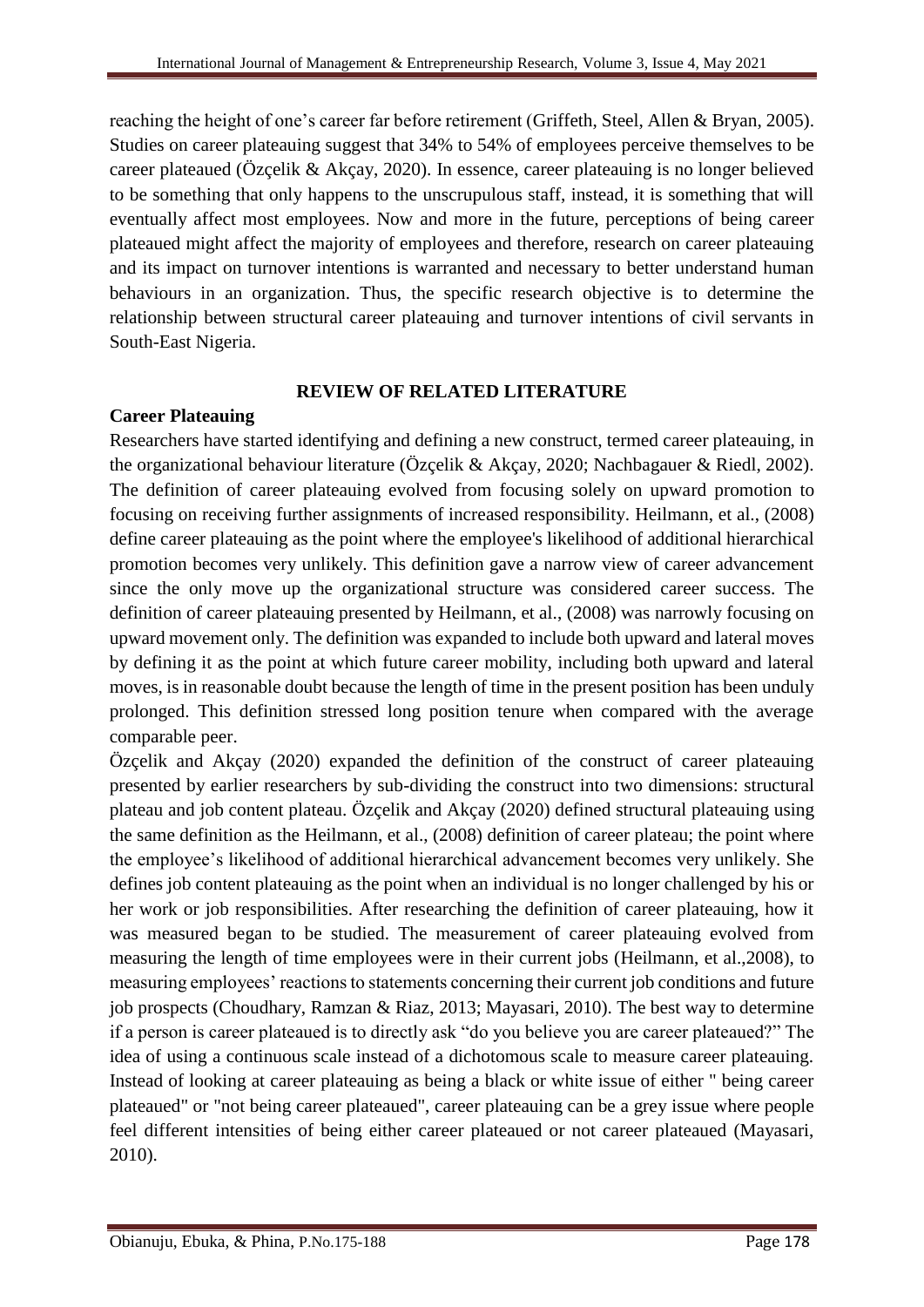Studies have been conducted on the impacts of career plateauing. Not all the studies concluded negative outcomes such as low motivation, low job satisfaction, and low organizational commitment resulting from being career plateaued (Özçelik & Akçay, 2020; Nachbagauer & Riedl, 2002). These studies suggested that career plateaued workers can be considered solid citizens within their organizations. These employees provide stability and a constant work effort that organizations require for success. There are considerable evidence indicating that plateauing is related to negative job attitudes and behaviours (Nachbagauer & Riedl, 2002; Lee, 2003; Xie, et al., 2015). While not all studies have concluded negative outcomes, such as poor job performance and low job satisfaction, resulting from perceptions of being career plateaued (Özçelik & Akçay, 2020; Mayasari, 2010), there is considerable evidence indicating that plateauing is related to negative job attitudes and behaviours. Employees that are structurally plateaued are absent from work more often [\(Heilmann,](https://journals.sagepub.com/doi/10.1177/1548051808317999) et al., 2008), indicated less satisfaction with their supervisors, reported more health problems [\(Heilmann,](https://journals.sagepub.com/doi/10.1177/1548051808317999) et al., 2008), more stress (Duffy, 2000), greater turnover intensions (Boivie, 2011; Burke & Mikkelsen, 2006), and greater burnout (Burke & Mikkelsen, 2006). Studies have also shown employees who believe they are plateaued report lower job satisfaction and organizational commitment (Boivie, 2011; Mayasari, 2010; [Heilmann,](https://journals.sagepub.com/doi/10.1177/1548051808317999) et al., 2008) and lower job performance (Choudhary, et al., 2013). Studies conducted on job content plateauing reported similar results (Boivie, 2011; Mayasari, 2010). Perceptions of job content plateauing are believed to be related to lower job satisfaction, organizational commitment, and higher levels of turnover.

## **Types of Career Plateauing Experienced**

Career plateauing refers to the situation in one's career when there is a very low possibility of any additional hierarchical promotion (Ongori & Angolla, 2009). In other words, career plateauing occurs when an individual has attained the highest position that he or she can obtain within an organization and has no prospect of being promoted. Two types of career plateauing are observed: job content plateau and hierarchical (or structural) plateau. Job content plateau takes place as a result of the overall staleness of the job itself. The employees feel not challenged by the work and responsibilities that they carry out on daily basis. On the other hand, a hierarchical (or structural) plateau occurs as a result of employees having little or no chance of further promotion in the organization (Özçelik & Akçay, 2020). Another categorization of career plateauing is provided by Burke and Mikkelsen (2006), who argue that in addition to structural and content plateaus, there is a third category which they refer to as life plateauing. They define life plateauing as a worker's feeling of being trapped or stuck in his or her roles outside of work.

While career plateauing has been linked with both positive and negative organizational outcomes, researchers such as Lee (2003) and Burke and Mikkelsen (2006) have shown that plateauing have more negative outcomes. For example, hierarchical plateauing is associated with employee absenteeism, low levels of satisfaction with supervisors, health problems, high levels of work-related stress and burnout, and high turnover intentions. Hierarchical plateauing has also resulted in low job satisfaction levels, lack of organizational commitment, and poor job performance [\(Heilmann,](https://journals.sagepub.com/doi/10.1177/1548051808317999) et al., 2008; Nachbagauer & Riedl, 2002). In a study conducted in Pune city of India by Penkar and Agrawal (2012) to investigate career plateauing in the education sector, it was established that career plateauing among teachers arose when their jobs were tasks which are routines and boring or if desired promotions were not forthcoming. Such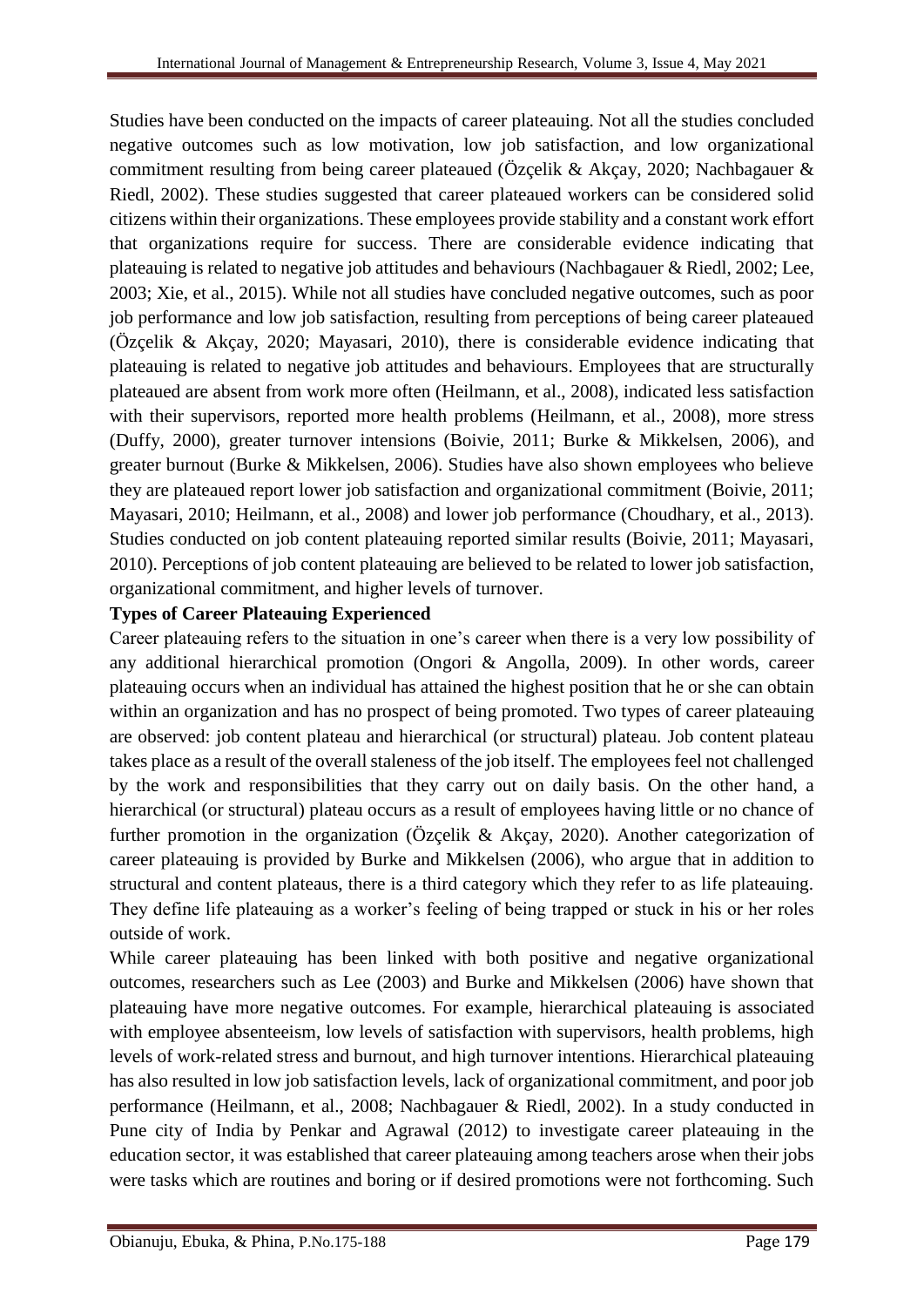teachers were likely to experience a sense of loss and became sceptical about finding fulfilment in their careers**.** In Kenya, Kabeti (2011) investigated on career plateauing of secondary school teachers in Imenti South district. The study established that about 87% of the teachers had served in the same job group for up to 10 years. This led to career plateauing of the teachers which had undesirable consequences such as work stress, less job satisfaction, and poor job performance. This study by Kabeti (2011) used promotion as the only indicator of teachers" career plateauing. Therefore, the study only addressed structural plateauing, without focusing on job content plateauing.

#### **Perception of Structural/Content Career Plateauing**

Careers involve mobility paths of job ladders, where an individual travels through sequences of job positions within an organization. Because of the rapidly increasing number of downsizings and layoffs that characterizes today's work world, career plateauing or levelling off in a career path has been a topic of interest in the literature on career development for several decades. Over the years, the definition of career plateauing has evolved from a structural perspective to include a content perspective. Two concepts of work-related plateaus have been identified. One concept is known as a structural career plateau, which is an assumption for the traditional model of career paths (Rotondo & Perrewe, 2000), and is defined as a point in one's career at which an individual perceives little chance of further vertical movement within an organization. The second concept is a theoretical extension, known as content career plateau, which occurs when an individual is no longer challenged by their job or job responsibility and has nothing new to learn, causing him to perceive a stagnation in his career (Lentz & Allen, 2009). The nature of a structural plateau differs greatly from that of a content plateau. The previous study reported that the influence of job attitudes upon a structural plateau and content plateau are different (Nachbagauer & Riedl, 2002). Regardless of whether an individual perceives a structural career plateau or a content plateau, he or she exhibits frustration with his/her future career and dissatisfaction with his/her current position. However, frustration or dissatisfaction is a subjective perception that is an interactive consequence of personal characteristics and workplace organizational environment.

#### **Employee Turnover Intention**

Employee Turnover Intention has been defined as movement across membership boundaries of a social system (Griffeth, Steel, Allen & Bryan, 2005). [Heilmann, Holt](https://journals.sagepub.com/doi/10.1177/1548051808317999) and [Rilovick](https://journals.sagepub.com/doi/10.1177/1548051808317999) (2008) included the now used concepts of job satisfaction, job search behaviour, and intent to quit. Their analysis centred on the equilibrium of paying employees at a certain level that keeps the employees interested in working and employees providing a certain level of contribution to the organization. If this equilibrium does not exist and employees feel their contributions outweigh the pay they are receiving, then employees will look to leave the organization to bring the balance between pay and contribution back into balance. A shift in the equilibrium can occur in the opposite direction as well when employees receive greater pay than their contributions; thus, causing them to be satisfied with their jobs and not leave the organization (Bauer, Erodogan, Liden, & Wayne, 2006).

[Heilmann,](https://journals.sagepub.com/doi/10.1177/1548051808317999) et al., (2008) introduced the concepts of perceived desirability of movement and perceived ease of movement as two factors that affect the equilibrium between pay and contributions. Perceived desirability of movement was derived from a combination of satisfaction with current job and the perceived possibility of intra-organizational transfer. A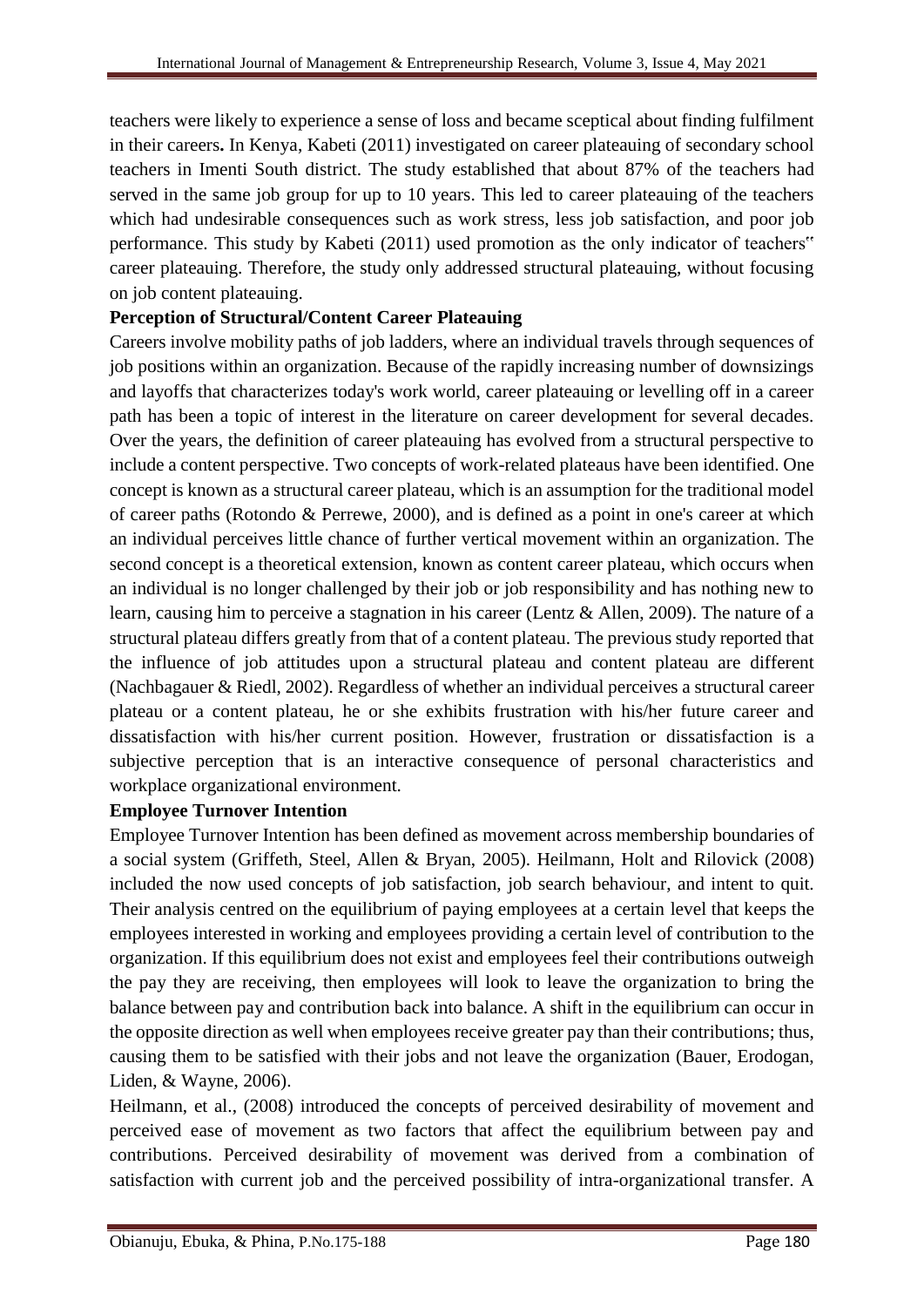large shift in the equilibrium between pay and contribution to the point where employees are no longer satisfied causes employees to consider the perceived desirability of leaving the organization. The size of the shift in equilibrium needed to push employees to consider the perceived desirability of leaving the organization is affected by employees' perceptions of how easy it is to move from this organization to another organization. Perceived ease of movement was derived from the number of perceived extra-organizational alternatives.

Employee turnover intent can occur through dismissals, downsizing, and voluntary departure from an organization (Holtom & Burch, 2016). The employee turnover type most concerning to businesses is that of voluntary departure since these employees leave of their own free will and outside of the direct control of organizational leaders (Holtom & Burch, 2016). Hancock, Bosco, McDaniel and Pierce (2013) suggest employee turnover can cost companies monetarily and can affect firm operations, including human and social capital advancement. These scholars suggested the loss associated with turnover likely outweighs any functional effects that a loss of employees could bring, including the elimination of groupthink (Hancock et al., 2013). This information helps further prove that managerial strategies to improve retention should occur.

## **Employee Turnover Intention and Career Plateauing**

Some employee turnover intentions studies in the past included the concept of career plateauing but were termed intra-organizational transfer or opportunity or promotional opportunity (Griffeth, Hom & Gaertner, 2000; Price, 2001). These studies found significant relationships between career plateauing, as defined by intra-organizational transfer or opportunity or promotional opportunity, and turnover intent. The definitions of intra-organizational transfer or opportunity or promotional opportunity were created utilizing the concept of only including upward promotion. The new, flatter organizational structures of the past 20 years caused upward promotion to not be the only aspect of career plateauing that needs to be considered when determining how turnover is affected by career plateauing. Lateral movement within the organization and increased job responsibility without promotion now need to be considered when determining how turnover is affected by career plateauing (Steel, 2002; Griffeth, et al., 2000).

Research studies such as those conducted by [Heilmann,](https://journals.sagepub.com/doi/10.1177/1548051808317999) et al., (2008) and Holtom and Burch (2016) took into consideration the definition of career plateauing used in this research effort; the likelihood of not receiving further assignments of increased responsibility. The analysis from these studies did show some initial promise in the construct of career plateauing to explain workplace attitudes such as job satisfaction, organizational commitment, and intent to quit. These studies cited shortcomings in substantiating employees' perceptions of career plateauing, organizational perceptions of employees being career plateaued, and actual career plateau. These studies also cited the need for further investigation on the impacts of career plateauing including replicating the current studies.

#### **THEORETICAL UNDERPINNINGS**

# **Herzberg's Motivation-Hygiene Theory**

The Motivation-Hygiene theory suggests that once basic hygiene needs occur for employees, they search for job satisfaction. Scholars considered hygiene needs to include the basics of salary, safe work conditions, and relationships with peers, subordinates, and supervisors (Denton & Maatgi, 2016). Once these basic employment needs occurred, substantial motivation should occur through genuine job satisfaction, or workers becoming more unlikely to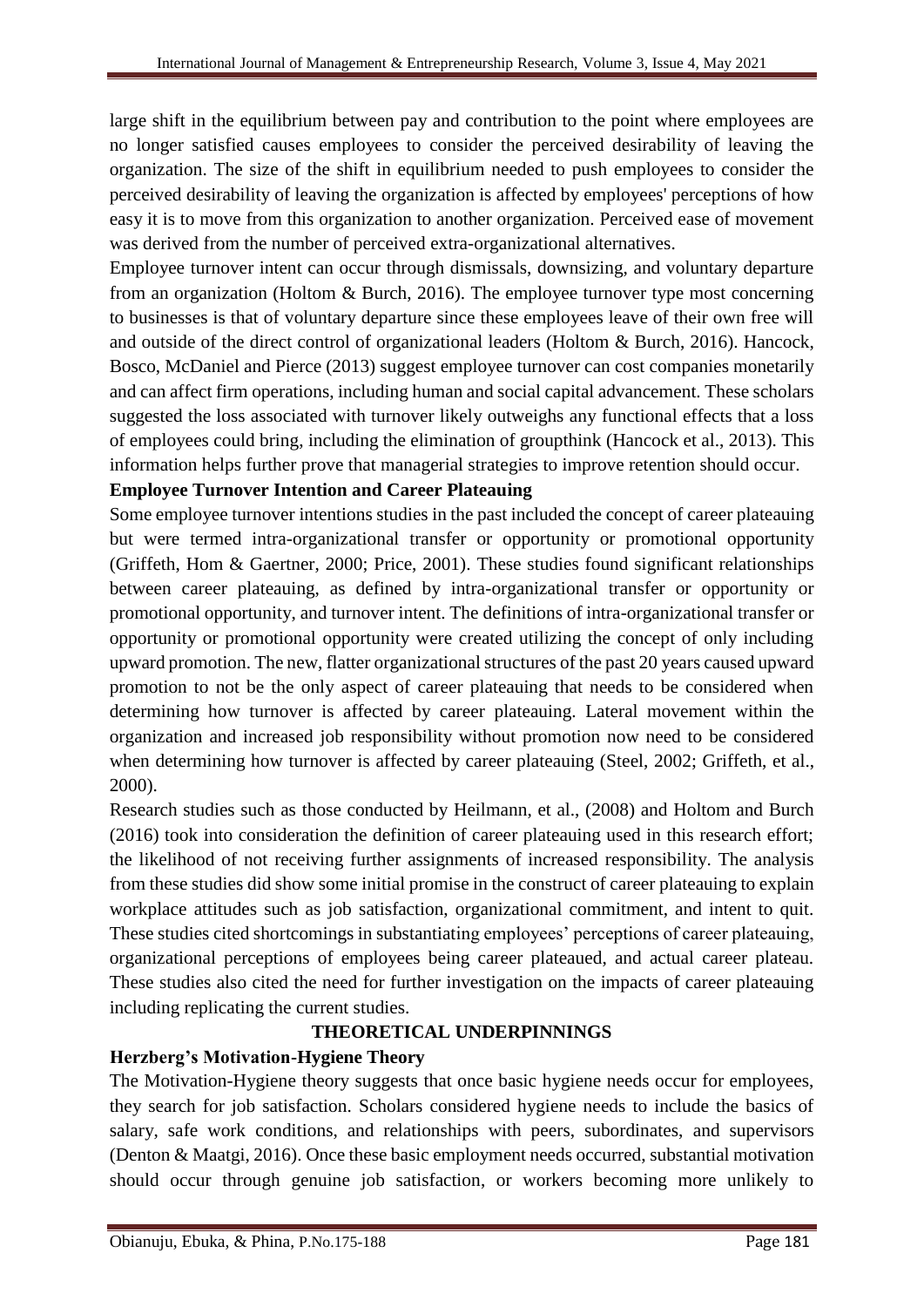experience dissatisfaction and frustration (Denton & Maatgi, 2016). Ali (2016) reiterates that hygiene factors help prevent dissatisfaction, but motivational factors help keep employees satisfied. Some of the current factors that can contribute to job satisfaction include achievement, personal and professional development, job growth, the feeling of fulfilment in the job performed, personal achievement, and recognition (Belias & Koustelios, 2014; Denton & Maatgi, 2016).

Belias and Koustelios (2014) note the global use of both intrinsic and extrinsic motivational factors affecting job satisfaction. Therefore, these researchers noted that managers might use the theory to understand how to improve job satisfaction and weaken factors that might influence job dissatisfaction. Other scholars noted that during times when employees lacked motivation, their intent to leave increased as they began to perform job searches and plan their exit strategy from the current employer (Derby-Davis, 2014). Denton and Maatgi (2016) utilized the theory's concept in their recommendations for creating employee support for the implementation of ISP 9000 standards within small and medium-sized advanced engineering and manufacturing enterprises. They suggested that internal motivation could improve employee results substantially over external pressure (Denton & Maatgi, 2016). Additionally, they noted that management, administrative leadership, and the work environment impact success in any manufacturing facility, which reflects the importance of the strategies managers utilize to enhance job satisfaction, not only for organizational revenues but also for employee retention.

## **Empirical Insights**

Özçelik & Akçay (2020) investigated the relationship between job attitudes discussed in the literature on organizational behaviour and organisational psychology, and career plateau, a concept that has received considerable scholarly attention in recent years in the field of career management. Job satisfaction and turnover intention were used to represent job attitudes. The study was conducted to investigate how career plateau changes with demographic factors and measure the impact of career plateau on job satisfaction and turnover intention. Job satisfaction and turnover intention, which have long been studied in connection with various cause variables in literature, were associated, for the first time in this study, with banking sector employees' level of career plateau in Turkey.

Gaturu (2018) examined career plateauing and its relationship with turnover intentions and pursuit of postgraduate studies among teachers in Nyandarua and Murang'a counties, Kenya. It was based on the Managerial Careers Model by Ference, Stoner and Warren (1977), which sought to provide an understanding of the plateaued employee problem. It employed the correlational research design with a target population of all the 5,022 teachers in all the public schools in Nyandarua and Muranga Counties, except those which were used in the pilot. A questionnaire designed for teachers was used as the main tool for data collection and analyzed using descriptive and inferential statistics. Qualitative data was reported according to themes and involved the use of frequencies and percentages. Pearson Product Moment correlation coefficient, linear regression, Analysis of Variance and chi-square tests were used at the 0.05 level of significance. The study revealed and concluded that there was a significant positive relationship between turnover intentions in both types of career plateauing.

Skelton (2017) analysed job satisfaction and job embeddedness as predictors of manufacturing employee turnover intentions. In the study, 63 full-time Southeastern U.S. manufacturing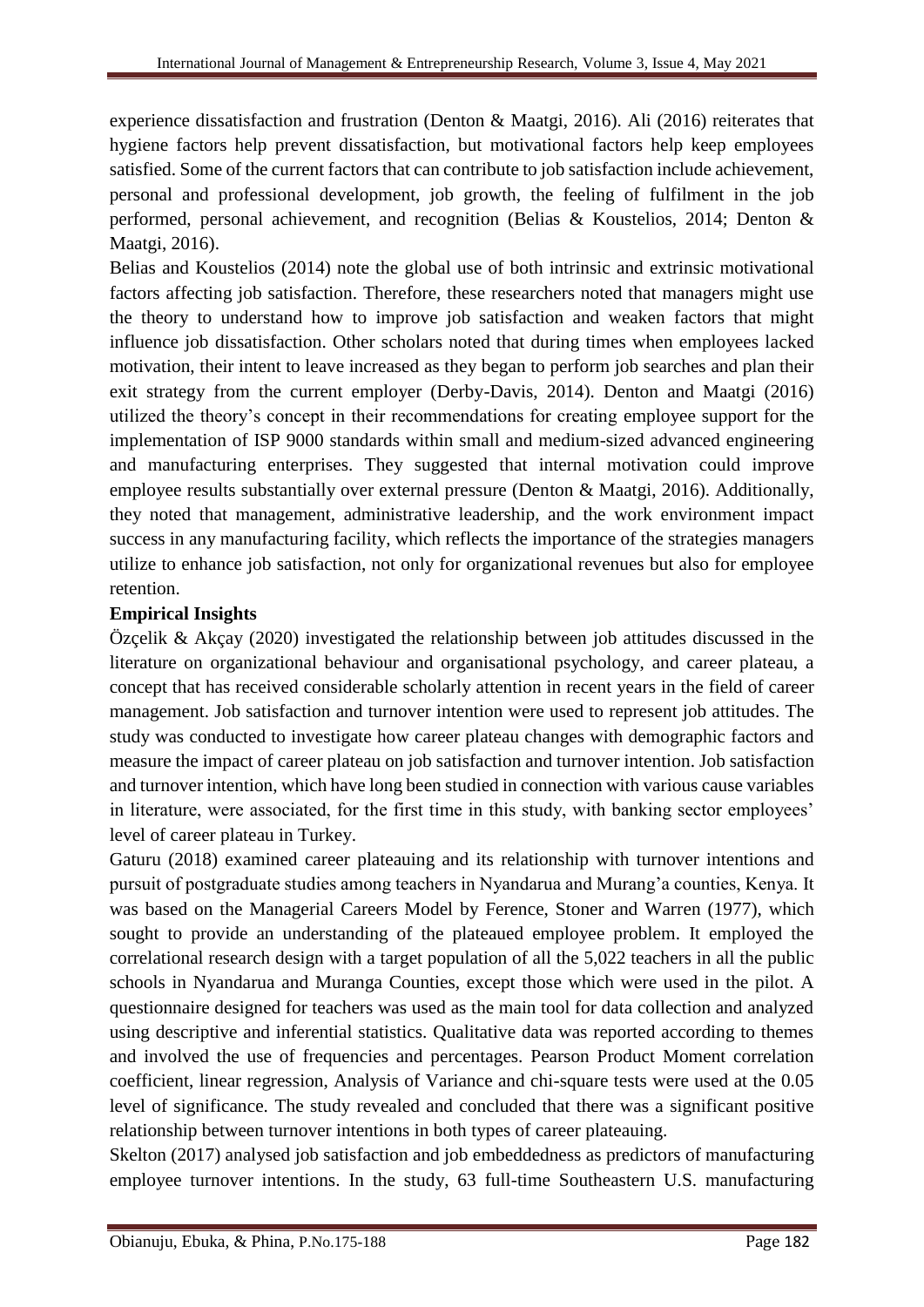employees completed surveys that included Andrews and Withey's job satisfaction questionnaire, Crossley, Bennett, Jex, and Burnfield's global measurement of job embeddedness, and Mobley, Horner, and Hollingsworth's intent to stay scale. The results of the multiple regression analysis indicated that the model was able to significantly predict employee turnover intention,  $F(2, 95) = 71.822$ ,  $p < .001$ ,  $R2 = .705$ . Both employee job satisfaction ( $t =$ -.703,  $p < .001$ ) and employee job embeddedness ( $t = -0.501$ ,  $p < .001$ ), were statistically significant predictors of turnover intent.

Tzu-Wei, Jyh-Huei, Yu-Ha, Cheng-Ze, Shih-Hao & Jen-Wei (2017) analysed the effect of structural/content career plateaus on job involvement: do institutional/occupational intentions matter in Taiwanese career military officers? Empirical data were collected from 338 career officers who received full-time training at the National Defense University in Taiwan. The results showed that the perception of structural/content career plateaus were both negatively related to job involvement.

Xie, Xinxin & Zhou (2015) examined the mediation of affective commitment on the relationship between hierarchical plateau and turnover intention and how job content plateau moderates the relationship in Turkey. The hypotheses were tested in a sample consisting of 288 Chinese employees from a variety of industries. The results of the hierarchical multiple regression analyses showed that hierarchical plateau is positively related to turnover intention, and affective commitment fully mediates the relationship.

Omar, Anuar, Salleh & Yaakop (2014) investigated the relationship between hierarchical plateauing and intention to leave among nurses in public hospitals in Malaysia. Questionnaire was distributed to 700 nurses in 11 public hospitals in Peninsular Malaysia to examine the current perception of employees towards hierarchical plateauing in their career. The results showed that hierarchical plateauing was not significantly related to the intention to leave. The results provide some new insight in the sense that they support the recent notion that the plateauing phenomenon has become unavoidable and that many employees have no choices but to experience it sooner or later in their career and sometimes even earlier than they anticipate.

#### **MATERIALS AND METHODS**

The study adopted a survey research design because the opinions of people were sought using a structured questionnaire. The area of the study was the southeast region of Nigeria, consisting of 5 states of Abia, Anambra, Ebonyi, Enugu and Imo State in alphabetical order. Three of the states with the highest number of civil servants were purposively selected, they are Enugu, Anambra and Imo State respectively. The population of the study consist of 2318 civil servants, working in the States Secretariat. A sample of 328 was arrived at, by applying Krejcie and Morgan sample size determination formula of 1970. The instrument used (structured questionnaire) was validated using experts in Human Resources Management, both in the field and in academics. The reliability of the instrument was ascertained using Cronbach Alpha statistics, which returned a coefficient of .872. A total of 297 copies of the questionnaire were returned, out of the 328 distributed, 278 representing 85% of the total distributed copies were finally used. The emphasis was on low and middle-level employees who still have a presumable long way to go in the civil service in the States. The analysis of data was done using a combination of descriptive statistics (mean) and inferential statistics (simple regression). The hypothesis was tested at a 5% level of significance.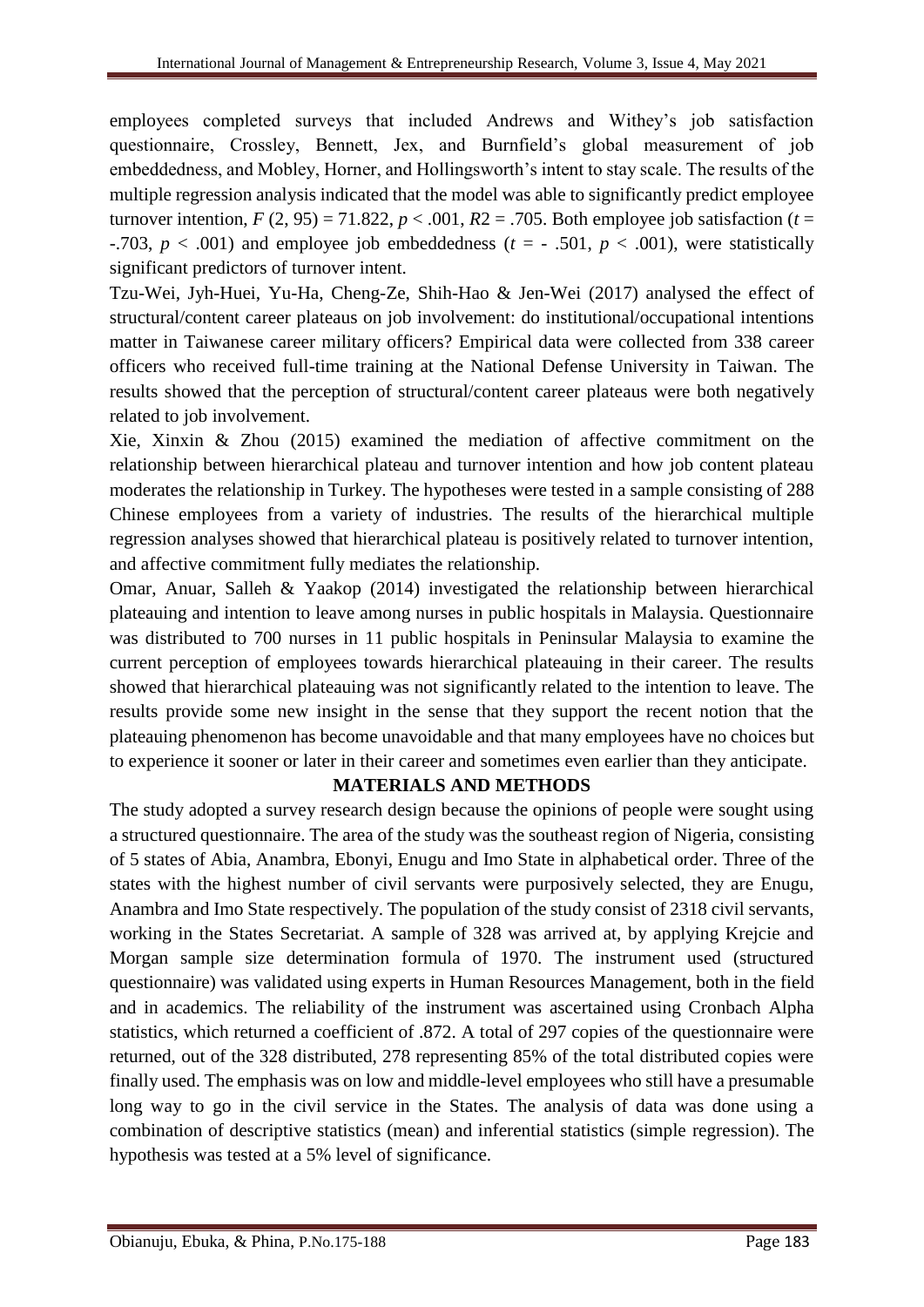#### **RESULTS**

Table 1

*Distribution of Respondents' Responses on Structural Career Plateauing and Turnover Intentions* 

| S/N | <b>Ouestionnaire Items</b>                                                               | SА  | A   | <b>UD</b> | D   | <b>SD</b>        | X    |
|-----|------------------------------------------------------------------------------------------|-----|-----|-----------|-----|------------------|------|
|     |                                                                                          | (5) | (4) | (3)       | (2) | $\left(1\right)$ |      |
|     | <b>Structural Plateauing</b>                                                             |     |     |           |     |                  |      |
| 1   | My promotions come regularly in my organization.                                         | 30  | 51  |           | 93  | 104              | 2.32 |
| 2   | There are enough rooms for growth in my organization.                                    | 40  | 22  | 29        | 108 | 79               | 2.41 |
| 3   | The organization I work for do not take my promotion<br>serious.                         | 97  | 80  | 10        | 74  | 17               | 3.60 |
| 4   | I still have a long way to go in my organization in terms<br>of rank.                    | 57  | 53  | 15        | 93  | 60               | 2.83 |
|     | <b>Turnover Intention</b>                                                                |     |     |           |     |                  |      |
| 5   | I do not feel fulfilled in the civil service.                                            | 50  | 122 | 7         | 39  | 60               | 3.23 |
| 6   | If I can get another job elsewhere, I will leave.                                        | 60  | 108 |           | 93  | 17               | 3.36 |
| 7   | I am still here because I have limited options.                                          | 117 | 67  |           | 80  | 14               | 3.70 |
| 8   | I am pleased with the growth in my organization, so I do<br>not see myself leaving soon. | 78  | 35  | -         | 75  | 90               | 2.77 |

Source: Field Survey, 2021

Table 1 shows how the respondents responded to the questions embedded in the questionnaire. The analysis here is based on the mean of the individual questionnaire items, with a threshold of 3, meaning that any questionnaire item with a mean of 3 and above should be regarded as being true for the respondents as a group, while any questionnaire item that is below 3 is regarded as not being true, and therefore does not hold water for the respondents as a group. Looking at the individual questionnaire items as presented in Table 1, it indicates that questionnaire items 3, 5, 6 and 7 have a mean of 3 and above and therefore are regarded as being true or playing out in the civil service in the area of study, while questionnaire items 1, 2, 4 and 8 are not accepted as playing out because their respective mean are lesser than the benchmark of 3.

#### **Test of Hypothesis**

Structural Career Plateauing does not have an effect on Turnover Intentions of civil servants in South-East Nigeria

Table 2:

| Dependent Variable: TURNINT                         |             |                       |             |          |  |  |  |  |  |  |               |
|-----------------------------------------------------|-------------|-----------------------|-------------|----------|--|--|--|--|--|--|---------------|
| Method: Least Squares<br>Date: 04/14/21 Time: 10:01 |             |                       |             |          |  |  |  |  |  |  |               |
|                                                     |             |                       |             |          |  |  |  |  |  |  | Sample: 1 278 |
| Included observations: 278                          |             |                       |             |          |  |  |  |  |  |  |               |
| Variable                                            | Coefficient | Std. Error            | t-Statistic | Prob.    |  |  |  |  |  |  |               |
| C                                                   | 1.921334    | 0.223911              | 8.580798    | 0.0000   |  |  |  |  |  |  |               |
| <b>SCP</b>                                          | 0.998024    | 0.018111              | 55.10444    | 0.0000   |  |  |  |  |  |  |               |
| R-squared                                           | 0.916679    | Prob(F-statistic)     | 0.000000    |          |  |  |  |  |  |  |               |
| Adjusted R-squared                                  | 0.916377    | Mean dependent var    | 13.05755    |          |  |  |  |  |  |  |               |
| S.E. of regression                                  | 1.607443    | S.D. dependent var    |             | 5.558705 |  |  |  |  |  |  |               |
| Sum squared resid                                   | 713.1491    | Akaike info criterion | 3.794335    |          |  |  |  |  |  |  |               |
| Log likelihood                                      | $-525.4126$ | Schwarz criterion     | 3.820433    |          |  |  |  |  |  |  |               |
| F-statistic                                         | 3036.499    | Hannan-Quinn criter.  | 3.804805    |          |  |  |  |  |  |  |               |

*Regression Analysis on Structural Career Plateauing and Turnover Intentions*

Source: Field Survey, 2021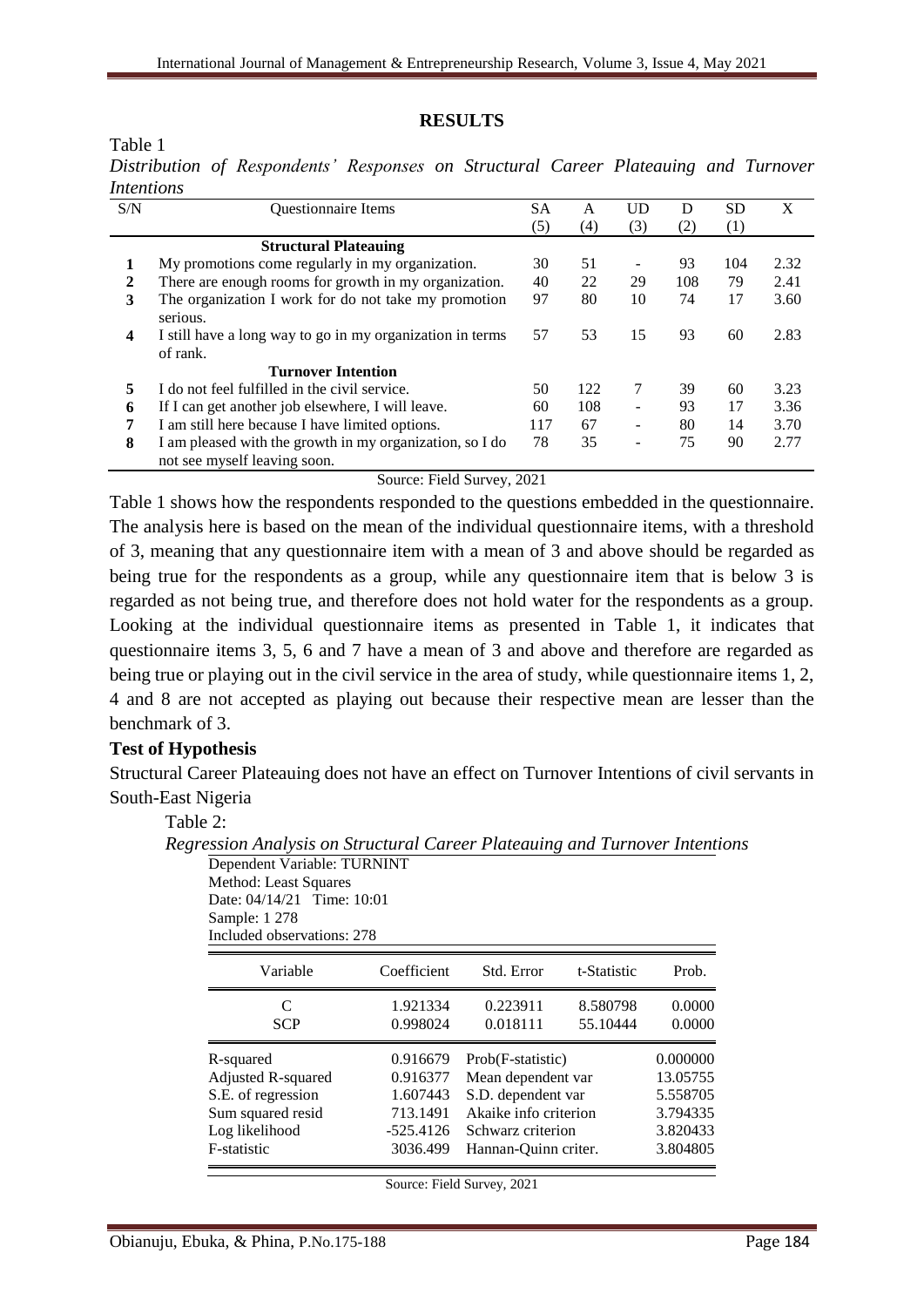Keys:

SCP: Structural Career Plateauing TURNIN: Turnover Intentions

Table 2 shows the result of the regression analysis carried out on Structural Career Plateauing (SCP) and Turnover Intentions in the civil service of the selected States. The result shows that the SCP is significant in predicting turnover intentions with a coefficient of 0.998024. This is supported by a coefficient of determination (R-Squared) of 0.916679 which indicates that a 92% change in turnover intentions as the dependent variable is accounted for by changes in SCP which is the independent variable. This is further buttressed by a probability value (pvalue) as represented by prob (F-statistic) in Table 2 of 0.0000 which is less than the 5% level of significance deployed for the study. Therefore, we conclude that SCP has a statistically significant effect on Turnover Intentions of civil servants in South-East Nigeria.

#### **CONCLUSIONS**

Career plateauing is an existential phenomenon in the workplace of today, that is flatter and always looking for ways to downsize and cut cost. There are fewer people these days climbing up the ladder of authorities, just as the ladder to be climbed keeps shrinking. Therefore, people seem to always favour organizations where there is a glimmer of hope of promotion and improvement in rank. The study, therefore, concludes that turnover intention is a phenomenon that is influenced by structural career plateauing, as plateauing of employees increase, so also does the intention of the employees to quit. No one wants to stagnate, hence the clinging to places where growth is guaranteed.

#### **Recommendations**

Holding onto the findings of this study, the following recommendations are put forward:

- a) Heads of civil service need to ensure that there is equity, fairness and consistency in the promotion of workers to avoid a feeling of inequity and injustice, which might make the workers less committed and more inclined to leave.
- b) Workers need to be assured that there is always a step above where they currently are, and the steps and things needed to be done to get to the next step should be made clear and open for everyone to compete favorably for the positions available.

#### **References**

- Ali, W. (2016). Understanding the concept of job satisfaction, measurements, theories and its significance in the recent organizational environment: A theoretical framework. *Archives of Business Research*, *4*(1), 100-111.
- Atteberry, A., Loeb, S., & Wyckoff, J. (2013). *Do first impressions matter? Improvement in early-career teacher effectiveness,* Working Paper No. 90. <http://auth.calder.commonspotcloud.com/publications/upload/wp90.pdf>
- Bauer, T. N., Erodogan, B., Liden, R. C., & Wayne, S. J. (2006). A longitudinal study of the moderating role of extraversion: Leader-member exchange, performance, and turnover during executive development. *Journal of Applied Psychology*, *91*, 298-310.
- Belias, D., & Koustelios, A. (2014). Organizational culture and job satisfaction: A review. *International Review of Management and Marketing*, *4*, 132-149.
- Boivie, I. (2011). *The three Rs of teacher pension plans: recruitment, retention and retirement.* Washington, D.C.: National Institute on Retirement Security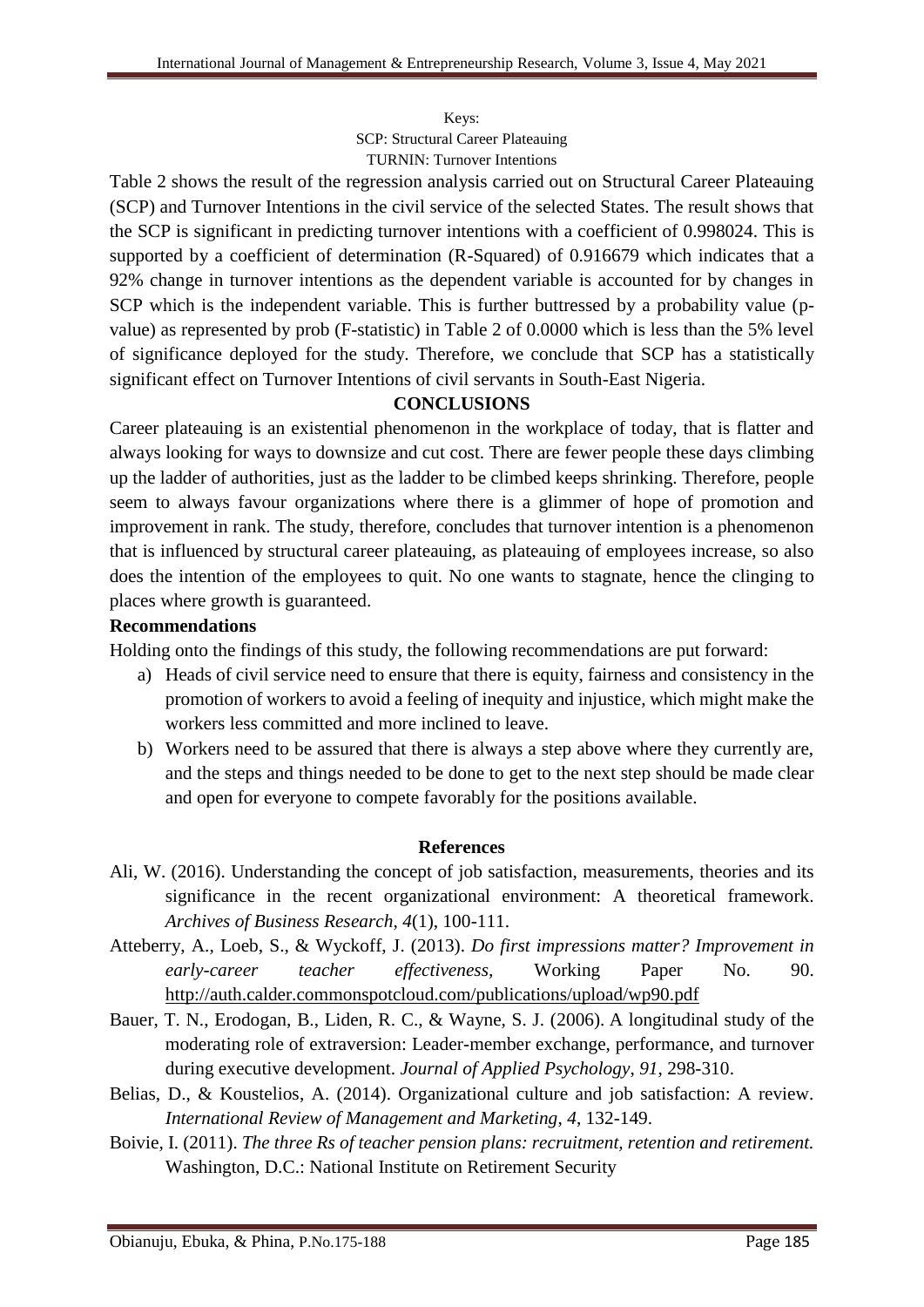- Burke R. J., & Mikkelsen, A. (2006). Examining the career plateau among police officers. *International Journal of Police Strategies and Management, 29*(4), 691-703.
- Chhabra, B. (2015). Person-job fit: Mediating role of job satisfaction & organizational commitment. *Indian Journal of Industrial Relations*, *50*, 638-652.
- Choudhary, S. A., Ramzan, M., & Riaz, A. (2013). Strategies for career plateau: Empirical investigation of organizations in Pakistan. *Interdisciplinary Journal of Contemporary Research in Business, 4*(9), 712-726.
- Denton, P. D., & Maatgi, M. K. (2016). The development of a work environment framework for ISO 9000 standard success. *International Journal of Quality & Reliability Management*, *33*, 231-245.
- Derby-Davis, M. J. (2014). Predictors of nursing faculty's job satisfaction and intent to stay in academe. *Journal of Professional Nursing*, *30*(1), 19-25.
- Duffy, J. A. (2000). The application of chaos theory to the career-plateaued worker. *Journal of Employment Counseling, 37*(4), 229-236.
- Education International (2007). *Teacher supply, recruitment and retention in 6 Anglophone sub-Saharan African countries*,<http://www.ei-ie.org/africa>
- Fagan, J., & Ployhart, R. E. (2015). The information processing foundations of human capital resources: Leveraging insights from information-processing approaches to intelligence. *Human Resource Management Review*, *25*(1), 4-11.
- Gaturu, M. W. (2018). *Career plateauing and its relationship with turnover intentions and pursuit of postgraduate studies among teachers in Nyandarua and Murang'a counties, Kenya.* A research thesis submitted to the School of Education in partial fulfilment of the requirements for the award of the degree of Doctor of Philosophy (Education Administration) of Kenyatta University.
- Griffeth, R. W., Hom, P. W., & Gaertner, S. (2000). A meta-analysis of antecedents and correlates of employee turnover: Update, moderator tests, and research implications for the next millennium. *Journal of Management*, *26*(3), 463-488.
- Griffeth, R. W., Steel, R. P., Allen, D. G., & Bryan, N. (2005). The development of a multidimensional measure of job market cognitions: The employment opportunity index (EOI). *Journal of Applied Psychology*, *90*(2), 335-349.
- Hancock, J. I., Bosco, F. A., McDaniel, K. R., & Pierce, C. A. (2013). A meta-analytic review of employee turnover as a predictor of firm performance. *Journal of Management*, *39*, 573-603.
- Harris, D., & Adams, S. (2007). *Understanding the level and causes of teacher turnover*: A comparison with other professions, *Economics of Education Review, 26*(3), 325-337.
- [Heilmann,](https://journals.sagepub.com/doi/10.1177/1548051808317999) S. G., [Holt,](https://journals.sagepub.com/doi/10.1177/1548051808317999) D. T., & [Rilovick,](https://journals.sagepub.com/doi/10.1177/1548051808317999) C. Y. (2008). Effects of Career Plateauing on Turnover: A Test of a Model. *Journal of Leadership & Organizational Studies, 15*(1), 59-68. [https://doi.org/10.1177/1548051808317999](https://doi.org/10.1177%2F1548051808317999)
- Holtom, B. C., & Burch, T. C. (2016). A model of turnover-based disruption in customer services. *Human Resource Management Review*, *26*(1), 25-36.
- Kabeti, J. J. (2014); *Strategies of managing career plateau among secondary school teachers, Thesis;* Imenti South, Kenya.
- Lee, P. C. B. (2003). Going beyond career plateau: Using professional plateau to account for work outcomes. *Journal of Management Development, 22*(6), 538-551.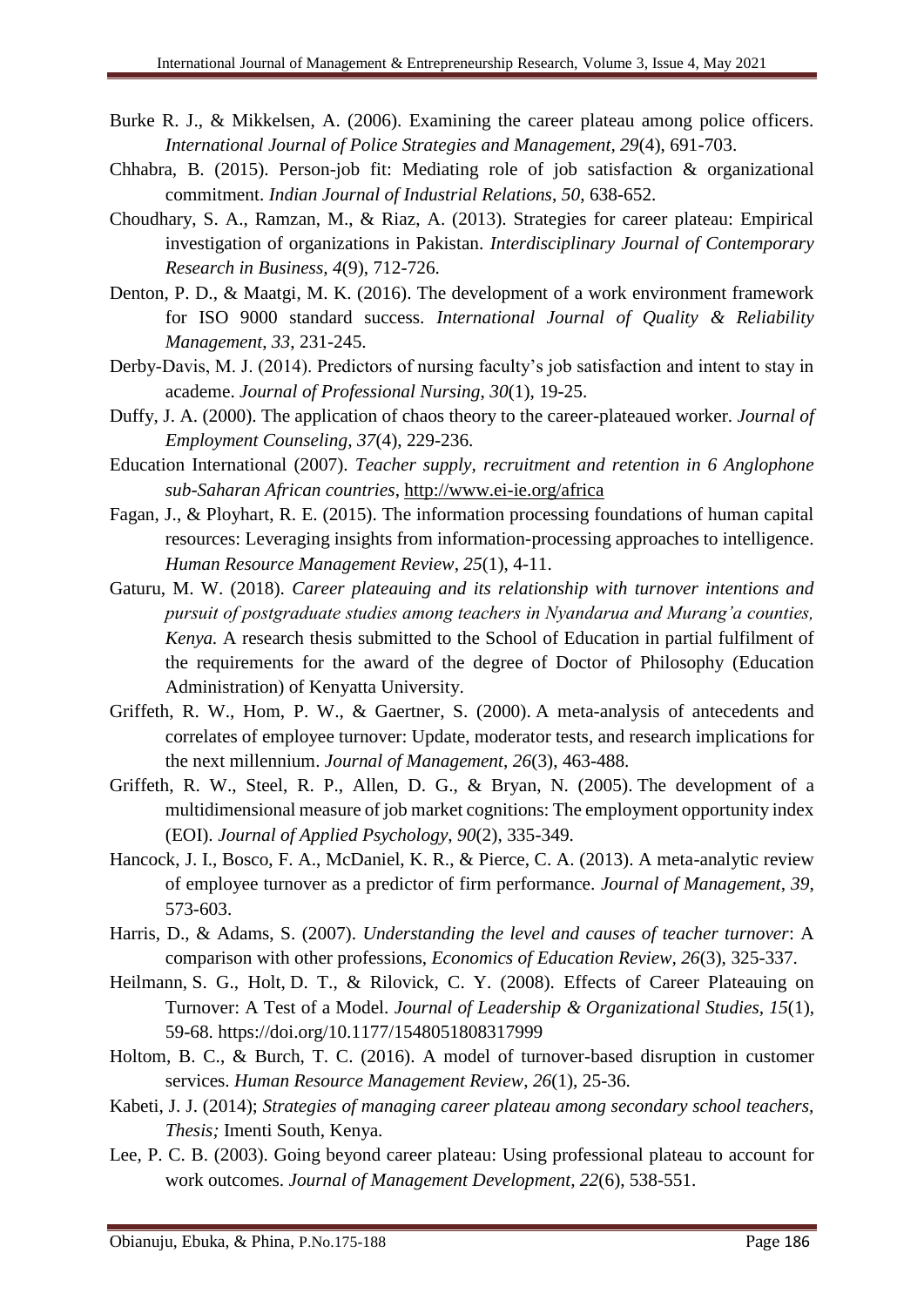- Lentz, E., & Allen, T. D. (2009). The role of mentoring others in the career plateauing phenomenon. *Group & Organizational Management*, *34*(3), 358-384.
- Mayasari, I. (2010). *Managing career plateau professionally in an organization setting*. Available at: [http://iinmayasari.files.wordpress.com/2010/01/managing-career-plateau](http://iinmayasari.files.wordpress.com/2010/01/managing-career-plateau-in-organization-setting.pdf)[in-organization-setting.pdf](http://iinmayasari.files.wordpress.com/2010/01/managing-career-plateau-in-organization-setting.pdf)
- Mitchell, T. R., Holtom, B. C., Lee, T. W., Sablynski, C. J., & Erez, M. (2001). Why people stay: Using job embeddedness to predict voluntary turnover. *Academy of Management Journal*, *44*(6), 1102-1121.
- Nachbagauer, A. G. M., & Riedl, G. (2002). Effects of concepts of career plateaus on performance, work satisfaction and commitment. *International Journal of Manpower, 23*(8), 716-733.
- Omar, K., Anuar, M. M., Salleh, A.M., &Yaakop, A. Y. (2014). Career Plateauing: Is It Still A Matter of Concern? *Mediterranean Journal of Social Sciences, 3(*7).
- Ongori, H., & Agolla, J. E. (2009). Paradigm shift in managing career plateau in organisation: The best strategy to minimize employee intention to quit. *African Journal of Business Management, 3(*6), 268-271.
- Özçelik, M. & Akçay, V.H. (2020). *Causes and Consequences of Career Plateau: A Survey on the Banking Sector*. Current Issues in Economy and Social Sciences. SRA Academic Publishing, Turkey.
- Penkar, D. J., & Agrawal, K. (2012): A study of career plateau in education sector. International *Journal of Business and Management Tomorrow, 2*(3), 1-17
- Price, J. L. (2001). Reflection on the determinants of voluntary turnover. *International Journal of Manpower, 22*(7), 600-621.
- Rauch, A., & Rijsdijk, S. A. (2013). The effects of general and specific human capital on longterm growth and failure of newly founded businesses. *Entrepreneurship Theory and Practice*, *37*, 923-941.
- Rilovick, C. Y. (2005). *Effects of career plateauing on turnover: a test of a model*. A Thesis Presented to the Department of Systems and Engineering Management, Graduate School of Engineering and Management, Air Force Institute of Technology, Ohio, U.S.A.
- Rotondo, D. M., & Perrewe, P. L. (2000). Coping with a career Plateau: An Empirical Examination of What Works and What Doesn't. *Journal of Applied Social Psychology, 30*, 2622-2646.
- Sargent, T., & Hannum, E. (2003). *Keeping teachers happy: Job satisfaction among primary school teachers in rural China*. Paper prepared for the International Sociology Association Research Committee on Social Stratification and Mobility (RC28), August 21-23, 2003, New York University, NYC.
- Skelton, A. R. (2017). *Job Satisfaction and Job Embeddedness as Predictors of Manufacturing Employee Turnover Intentions*. A Doctoral Study Submitted for the Degree of Doctor of Business Administration, Walden University, U.S.A.
- Steel, R. P. (2002). Turnover theory at the empirical interface: Problems of fit and function. *Academy of Management Review*, *27*(3), 346-360.